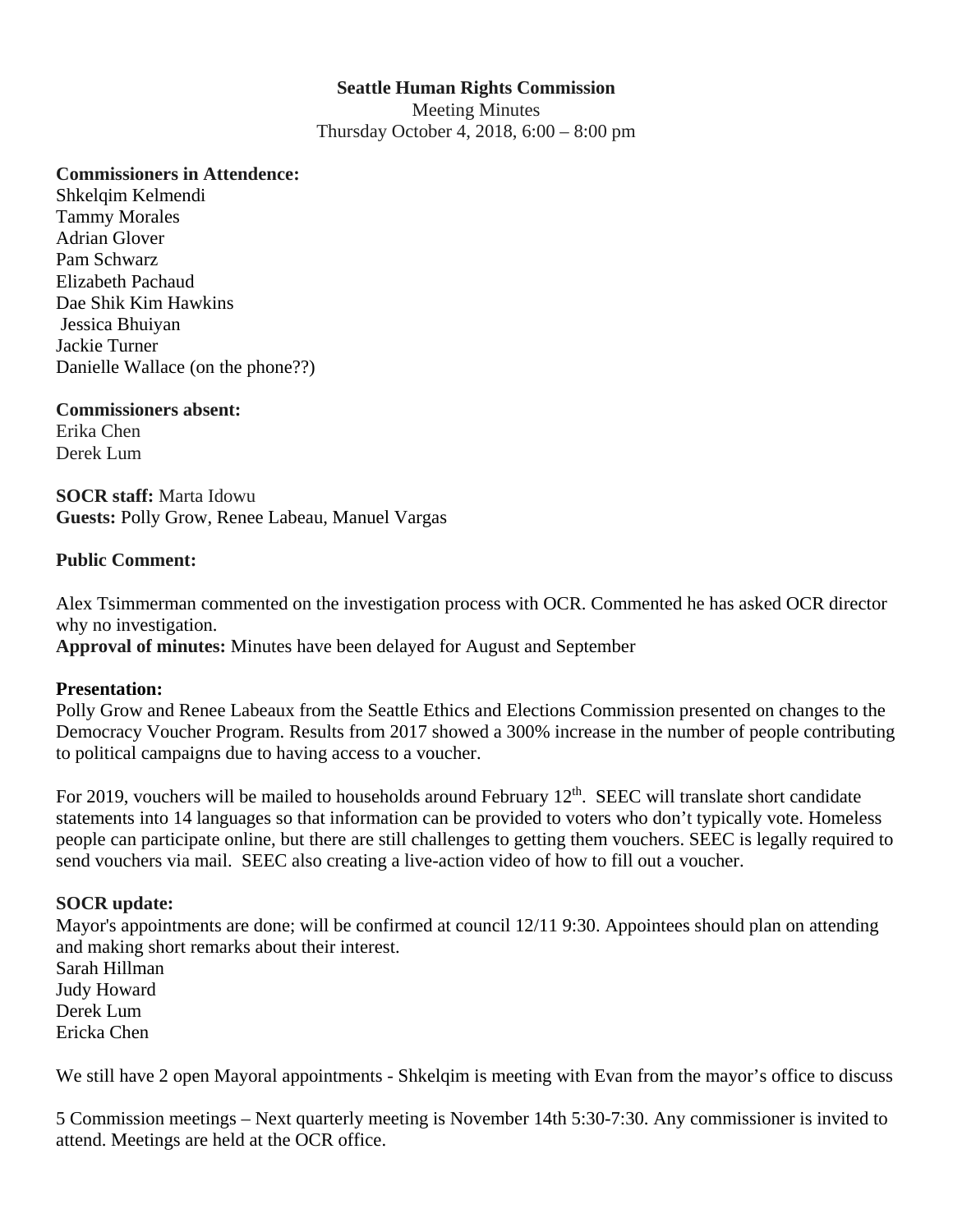### **Appeals update:**

2 cases heard…

## **Officer Nominations**

Secretary and Appeals Chair positions are open; could do co-chairs for Appeals

Role of the Secretary – part of the exec committee, help set agendas and prep for meetings, help make urgent decisions. Elizabeth Pachaud nominated

Role of Appeals Chair – serve as contact with City Hearing Examiner, coordinate volunteers to hear appeals and be on call to help make decisions. Nominated: Adrian Glover Jessica Bhuiyan Jackie Turner

Vote will happen at November meeting.

### **Task Force Updates**

I & R - in contact w/ WISN and legal bond fund - trying to get into Seattle legal defense fund; talking with Sarah Bishop; meeting with CM Gonzalez/Mosqueda to see where workplans align; to see what they can join on to; discussed Public Charge

Homelessness - last week encampment swept w/ 100 residents; city planning to build a dog park there; next week's meeting hope to get some action steps; CM Mosqueda wanting to reallocate funds away from homeless; Mega block -

RaGE – Tyrone, Jessica and Ericka interested. Tyrone will connect with Katrina Sanford from the LGBTQ Commission.

### **Human Rights Day**

Need help leading planning committee - Jessica, Erik and Valentina will step up; don't have a venue yet; Gates, Fremont Abbey, Riveter

Nomination form for awards needs to be put on website and sent.

### **Public Charge policy changes**

Discussion about proposed change that would affect immigrants/refugees. Proposal would broaden restriction to all forms of public assistance federal and state like CHIP, Headstart, public housing. Prepare comments to respond to Federal Register - need to flood comments.

# **From the City of Seattle website:**

**This proposed rule is not yet in effect.** You have until Monday, December 10 to share your thoughts about the new proposal by submitting your input as a "public comment" to a publication called the "Federal Register." You can only submit comments in English. You do not need to be a U.S. citizen to submit a comment. The proposed rule will not become final until after the government has considered all of the comments.